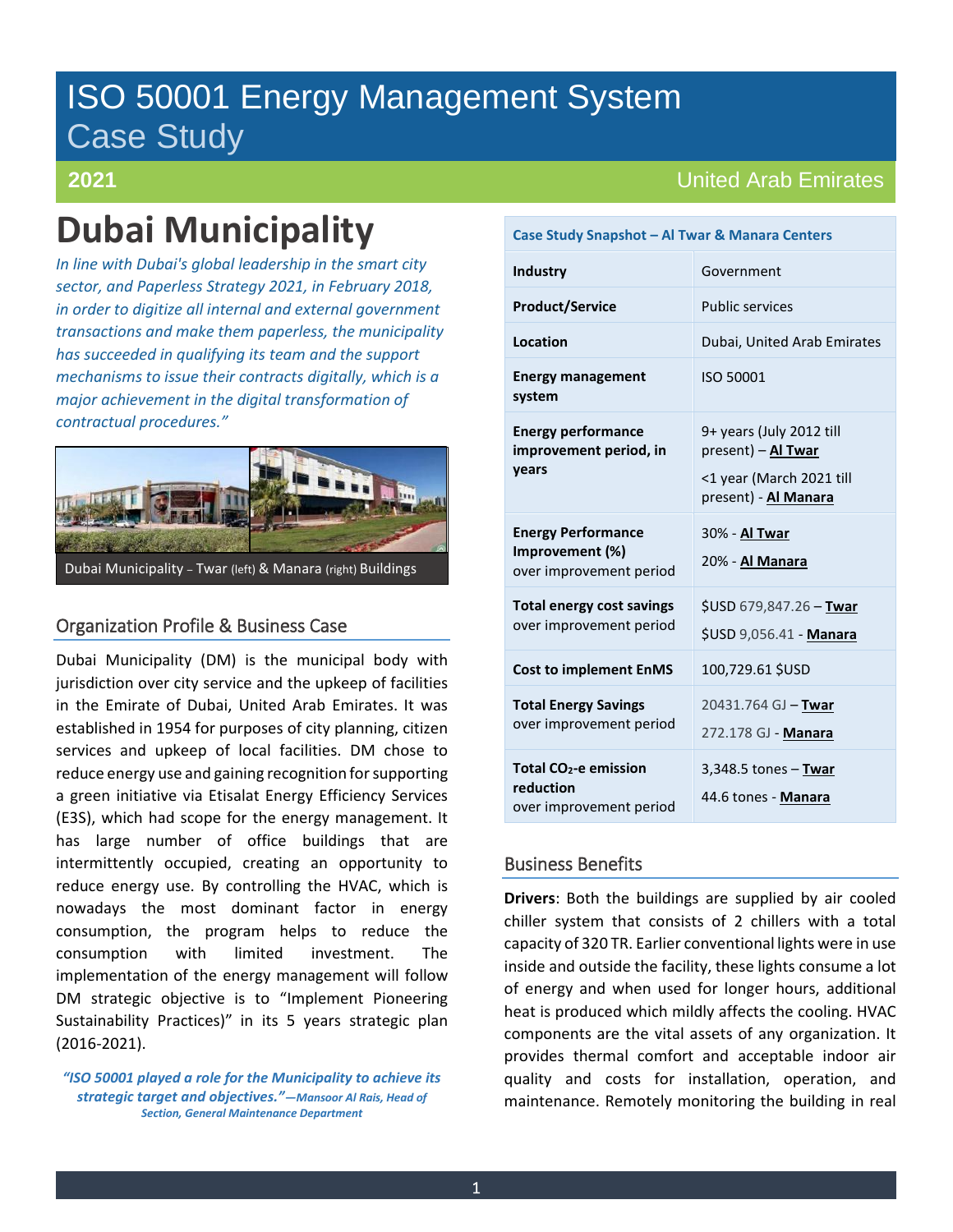time 24x7, comparing actual energy use with the forecast base load and identifying the cause of variations from the expected consumption, energy use can be optimized. Target energy use levels can be set and HVAC systems remotely controlled to keep within the target. By converting the lights to LED with motion sensor enabled wherever possible, while also turning down or off lowpriority areas when consumption exceeds the target level, energy use can be kept within budget.

#### **Energy management program**:

- Down lights & outdoor street lights were converted to LED for enormously energy-efficient and increase in durability and lifespan.
- Managed energy solution on HVAC to reduce energy consumption via IoT and AI.

**Energy reduction approach:** DM has its HVAC system integrated remotely reporting the consumption trends via IoT controllers and IoT platform. This helps optimization of existing HVAC systems. It's been a part to reduce the carbon footprint of the UAE by optimizing energy usage in facility, without compromising on occupant comfort level. However, the implementation of ISO 50001 ensured continuous monitoring and measurement daily, weekly, monthly, quarterly and yearly basis to study and analyze a continuous and improved implementation on power consumption. DM has received many benefits from implementing the energy conservation measures. So far for Al Twar Centre, it has reduced **30%** overall from the 2011 – 2012 baseline. In terms of energy, it has saved an overall energy of **5,675 MWh**, and emission of **3,348.5 tons of CO2** reduced equivalent to planting **719 trees**. The result is a **US \$679,887**cumulative savings. Al Manara Centre which has recently been commissioned to utilize smart energy consumption has resulted with reduction of **20%** overall from 2018 baseline. In terms of energy, it has saved an overall energy of **75,605 kWh** and emission of **44.6 tons of CO2** reduced equivalent to planting **10 trees**. The result is a **US \$9,056** cumulative savings.From the above figures, LED lights & motion controlled lights have contributed in saving an overall

energy of **16,561 kWh** which resulted in **US \$2,000** annually.

In addition, further energy savings are anticipated by implementing procedures for sticking posters to remind everyone to shut down their computers before leaving and encouraging leased clients to use LED lights with motion sensor wherever possible.

Below benefits were achieved since implemented:

- 1. Reduce energy cost & carbon footprint.
- 2. Increase equipment life by optimizing run hour.
- 3. Alarm notification by real time monitoring 24x7.
- 4. Identify energy wastage.
- 5. Effective response to HVAC with control 24x7.

By ensuring the high quality services HVAC provides thermal comfort and acceptable indoor air quality. It provide comfort to the place and have less noise from old type of AC. The best practices increases the happiness index.

**Energy Performance Improvement:** Below graphs (Twar – top, Manara – bottom) help analyzing the performance, evaluate, track and measure the strategies and activities to reduce the energy use.



Any deviations or abnormalities in the energy pattern from the desired outcome can be deeply analyzed and corrective actions can be taken.

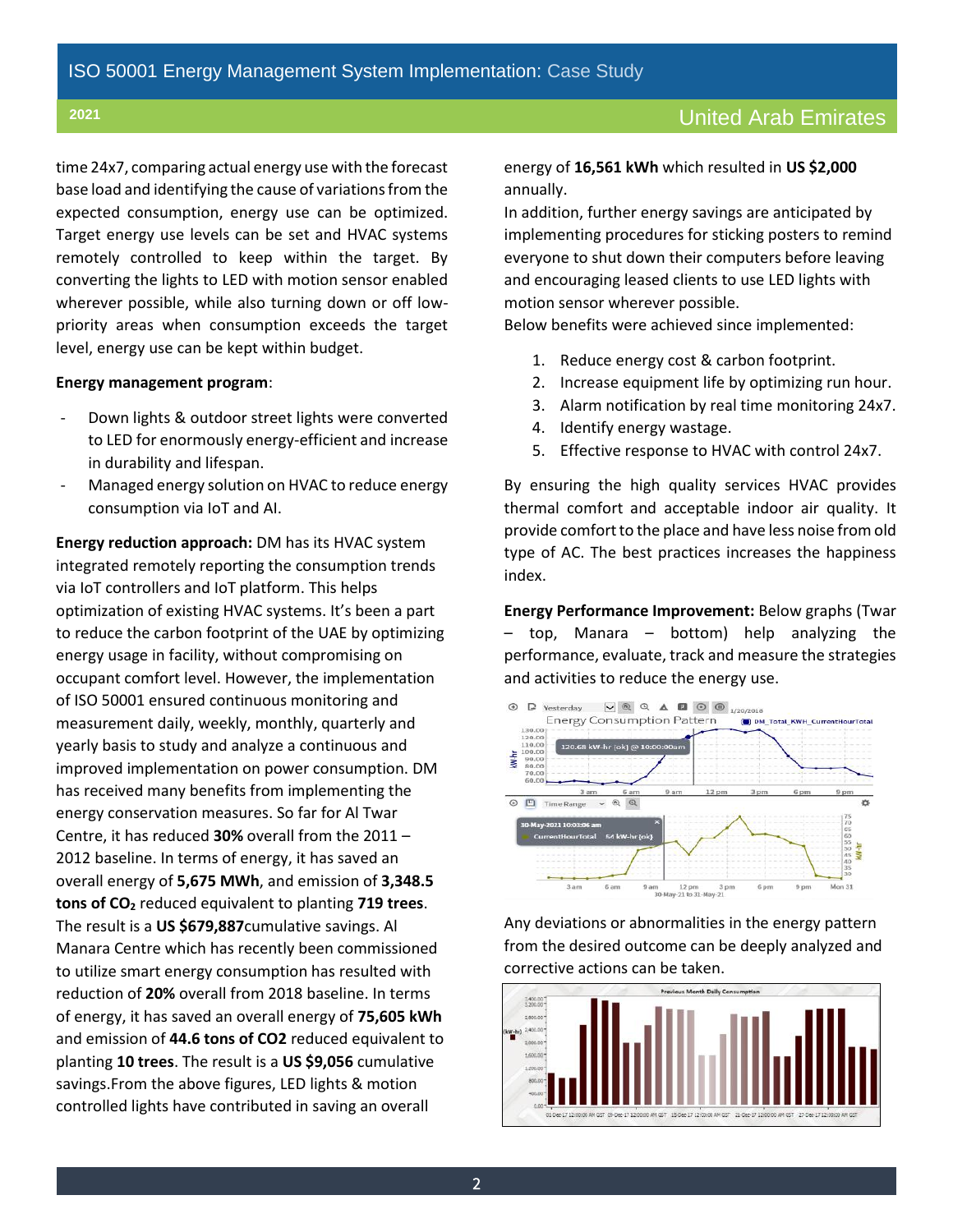For ex, if the consumption in a weekend is almost equal to a weekday or if the after-work hours pattern is equal to the unoccupied hours, we can study through the history log to find the root cause of the deviation. Every month, L2 engineers collect the energy bill to compare the current actual kWh consumption with the baseline. The main focus is to identify the gaps with the relevant structure to increase the measure of energy savings.

#### **Methodology used for energy savings calculation:**

The energy savings calculation is based on the normalized electricity bill taking into consideration the factors which affects the behavior of the equipment such as weather and deterioration.

Step 1: Baseline kWh was dated correctly to fit the monthly profile so that cooling degree days (CDD) will correspond to the month (CDD is the difference between the average daily temperature and the base-load temperature (18.5°C) of the building). Defined baseline kWh will serve as base year kWh, a reference on calculation of savings after ECM.

Step 2: Weather adjustment was done between base year kWh and CDD. Adjustment is calculated considering the MDBs, which consist of HVAC equipment that are weather dependent. (Weather Adjustment = ((Base Year kWh/Base Year CDD)\* Actual CDD) - Base Year kWh)

Step 3: Some amount of wear and tear may occur on the equipment during normal operations, thus adjustment is determined through the following: 1% - With regular maintenance, 2% - Irregular maintenance, 3% - No maintenance at all. In this facility, 1% equipment deterioration considered.(Equipment Deterioration = Base kWh\*0.01)

Step 4: (Expected kWh = Base year + Total adjustments) Step 5: (Savings kWh = Expected kWh – Actual kWh) Thus expected consumption depicts the system behavior

against the weather and deterioration providing a point of reference for the savings achieved. The conversion factors used for the  $CO_2$ : (0.59 kg\*Savings kWh divided by 1,000 for tonnage)





IoT system is integrated to the existing chiller management through CCN & BACNET protocol to control and monitor the chillers and pumps. Controls of the FAHU, AHU and FCU are through LON protocol from BMS & existing controllers.

### **Below is the estimated savings achieved by upgrading to smart energy efficient lights:**

| <b>Description</b>             |               | Down<br>light                     | 60 X 60 | <b>Outdoor Street</b><br>lights |
|--------------------------------|---------------|-----------------------------------|---------|---------------------------------|
| Type of savings                |               | <b>Lighting Control</b><br>Sensor |         | Lighting<br>Replacement         |
| Quantity                       |               | 60                                | 150     | 33                              |
| <b>Total kW</b>                |               | 0.9                               | 6       | 1.05                            |
| Working hours                  |               | 12                                | 12      | 12                              |
| <b>Existing Wattage</b>        | <b>Before</b> | 15                                | 40      | 70                              |
| Annual Energy kWh              |               | 3,370                             | 22,464  | 10,118                          |
| Average operation<br>hours     |               | 8                                 | 8       | <b>NA</b>                       |
| New LED Wattage                | After         | <b>NA</b>                         | NA.     | 15                              |
| Annual Energy kWh              |               | 2,246                             | 14,976  | 2,168                           |
| <b>Annually Savings</b><br>kWh |               | 1,123                             | 7,488   | 7,950                           |
| <b>Annually Savings</b><br>AED |               | 505                               | 1,086   | 3,577                           |

### Plan

Role of top management plays an essential role in the decision-making. Therefore, DM assigned a structural manner to determine project priority in term of serving the strategic objectives. Project governance in DM refers to roles and processes that guide project management activities to create a unique result, supporting DM to meet its corporate strategy. In application, the Project Management Office (PMO) oversee the coordination between 34 municipal departments and project steering committee exercised by DM board of directors. The role of project steering committee provides leadership in enforcing or communicating decisions while the PMO govern the decision making process. Making effective decision in

# **<sup>2021</sup>** United Arab Emirates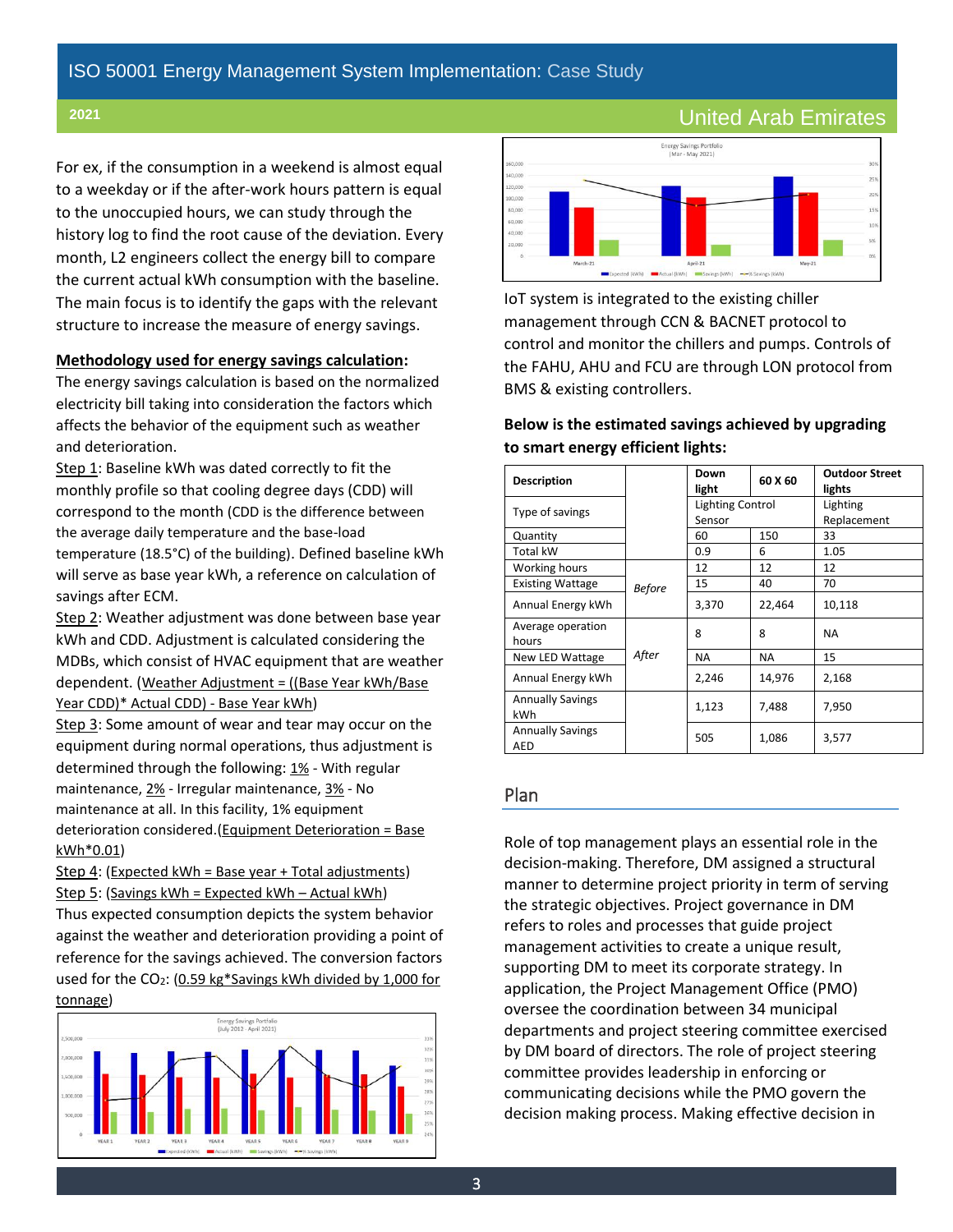evaluating a project involves strategic alignment and priorities, resources allocation and structural approval hierarchy acting as advisory body and decision maker. Documents such as feasibility study and project portfolio are reviewed and approved by the committee. Energy management reduces the carbon footprint by optimizing energy usage in the building, without compromising on occupant comfort conditions. This will enable not only reduce but also monitor and report on its carbon footprint in real time. The degree of cost cutting can improve the bottom line, increase profit, and put facility in more price competitive position.This initiative offers a managed energy solution for existing buildings to reduce energy consumption and carbon footprint through continuous online monitoring, controlling and reporting of consumption trends and optimization of existing HVAC systems. It has drastically reduced the electricity bills, greenhouse gas (GHG) emissions and the reliance on fossil fuels. Smarter energy use, rather than using less energy, ensures our everyday lives can still move uninterrupted. Given the current concerns about climate change. To support the reduction of carbon footprint in the region, DM has implemented the ECM. L1, L2 and L3 engineers were involved to gather the necessary data, analyze energy performance, review energy exceptions, and develop energy conservative measures. Firstly energy baseline is made with the normalized electricity bills collected from the distribution company. The objects, target and method statement is made from an initial survey of the facility. After an extensive study and action plants, energy conservative measures are taken depending on the operational hours, weather, occupancy, equipment deterioration, and critical areas like the server rooms. L1 engineers monitor the facility remotely 24x7 to make sure the energy measures are in place and is in accordance to the algorithms. L2 engineers are experts in measurement and verification to verify the energy savings, delivering dashboards (Graphic User Interface) and compute monthly energy report against the baseline. L3 engineers are accountable for logics and automating the control on HVAC to reduce the energy consumption and study the energy pattern daily basis. From the above points, following services are delivered:

# **<sup>2021</sup>** United Arab Emirates

- 1. 24x7 monitoring and Energy analytics.
- 2. Secured IoT platform application layer.
- 3. Facility management.
- 4. Measurement and verification.
- 5. Fault detection and diagnosis.

Smart energy meters for the MDBs were installed for measurement and verification of energy consumption, power quality and phase imbalances. Data is logged within the RMS Panel and transferred to the Command Control Center through Etisalat network technology. Real time and logged data are analyzed by engineers and applied to optimize the HVAC plant sequencing and it is used to provide online support. Moreover, power measurement units are being installed at individual electrical DBs to further drill down to optimize the energy use by breaking down every electrical equipment contributing to the power consumption.

**Cost-benefit analysis:** The cost required to enroll into this service is contract based. The first contract involves the cost for the device like the direct digital controllers (DDC) and IoT / motion-controlled controllers, 3G router with M2M sim card for remote connection apart from the cabling and the platform. This cost is added with the monthly monitoring fee. After the first contract, all the commissioned devices belong to the facility (DM) and the only charge would be monthly monitoring fee and the warranty charges which is paid in EMI. The savings in terms of cash is a lot compared to the cost of implementation (especially after the first contract), increasing the net savings relatively. Optimizing the operation of HVAC system through run time equalization adds additional cost savings (maintenance, wear and tear) and reporting super critical alarms immediately and taking necessary actions, is not considered in this analysis.

*"The focus is to shift the UAE towards a knowledge Economy with a happy, Healthy population"* —Dubai Municipality

## Do, Check, Act

**Approach used to determine whether energy performance improved:** Following are the before and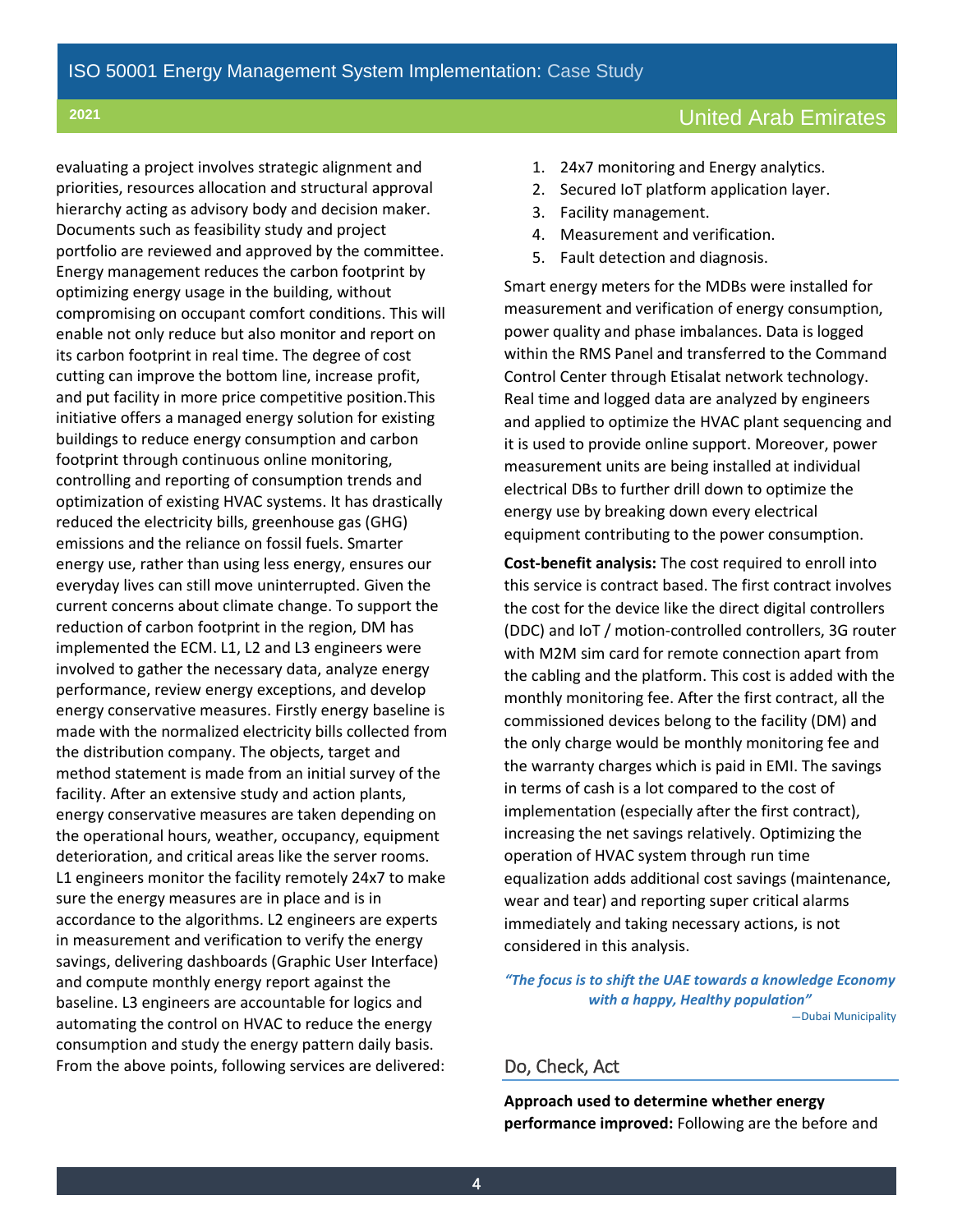#### after implementing ECM:

| <b>Before implementing ECM</b>   | After implementing ECM                       |
|----------------------------------|----------------------------------------------|
| Operational round the clock      | Temperature set point reset based on load    |
| No scheduling                    | Run time equalization                        |
| No optimization                  | Scheduling based on occupancy for AHUs.      |
| No performance monitoring system | Lights changed to LED                        |
| High power consumption lights    | Motion detectors for lights installed inside |
|                                  | offices, meeting rooms & common areas        |
| Lights ON irrespective of the    | Chiller set point based on CHWR temperature. |
| occupancy level                  |                                              |

## Below graphs represent 7 days energy consumption data before (left) and after (right) ECM –



Before the program was implemented at DM, the average consumption was 280 kWh – 400 kWh and the peak almost to 450 kWh. For the same period after ECM, average consumption comes down to 140 kWh – 210 kWh and the peak almost to 230 kWh only.

**Steps taken to maintain operational control and sustain energy performance improvement:** Certain procedures were developed to maintain operational controls and sustain the energy performance. The standard operating procedures for the significant energy users for efficient operations and proactive maintenance. Moreover, each algorithm is divided depending on the load demand.



Load based set point reset of the chilled water plant will be varied based on the outside air temperature and load hours such that the water temperature is increased as the cooling requirement for the building decreases. Chiller start / stop will be switched on based on the pull

down load (time required to bring the temperature of the conditioned space to optimum). During shut down, chillers will be switched off such that the load of the building is sustained. Night set back of chillers switching off will vary depending on analysis of load profile. Temperature reset based on occupancy for occupied mode, space temperature will be maintained to set point temperature. Unoccupied mode temperature will be reset to higher than the set point temperature.



Free Cooling Mode to optimize outside air conditions to cool inside condition space when the ambient temp is equal to or less than the conditioned space. If the ambient temperature is low, the chiller plant will be stopped and the FAHU (shown below) will feed in directly the cool outside air. Of all operating costs, energy is the most controllable, through the use of energy efficient equipment and practices. Energy costs are volatile, but the underlying trend is upwards. Improved energy management will reduce vulnerability to fluctuations in price and savings go straight to the bottom line. At time of proposal, the desired savings promised was 15%. However, with the most modern technology, the achieved target was 30%, almost double. Thereby maximizing the value and information. When implementing ISO 50001, it helps in both to reduce energy use and also gaining recognition for supporting a green initiative.

**Development and use of professional expertise, training, and communications:** The engineers are aware of the services and the strategies involved in achieving the results. The team lead is certified energy audit and the engineers are certified with the platform to perform the automation and logics for optimizing the system. Weekly meetings are held to discuss on the energy performance of the facility. The engineers are

# **<sup>2021</sup>** United Arab Emirates